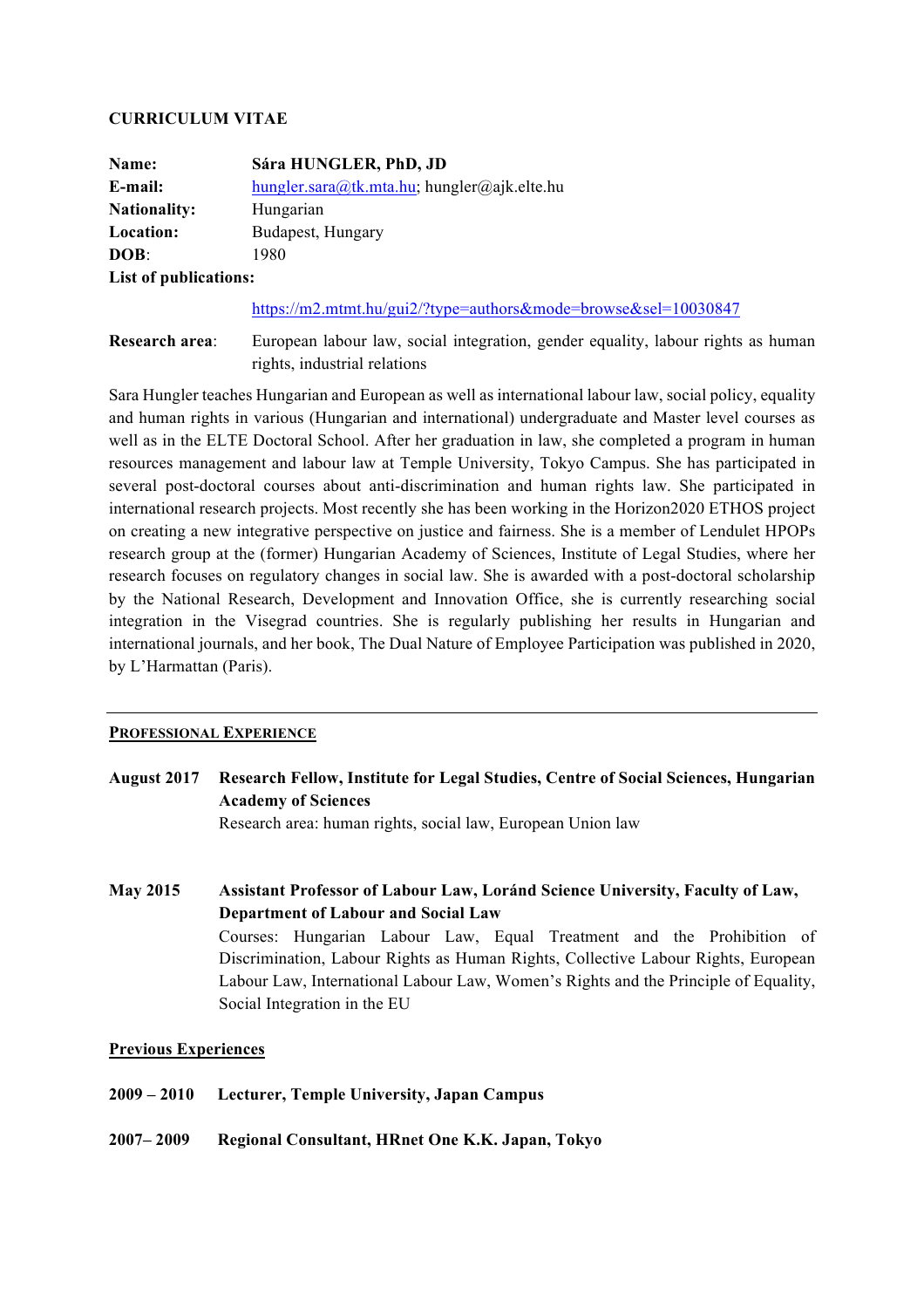• Responsible for Executive Search projects in the health-care industry, including defining strategies, candidate and client management; drive specialization on legal industry, write market studies and conduct market research projects

# **2003 – 2007 Chronos Consulting**

| $2006 - 2007$ | <b>Senior Consultant – Warsaw Office</b> |
|---------------|------------------------------------------|
| $2003 - 2006$ | <b>Consultant – Budapest Office</b>      |

## **RESEARCH PROJECTS**

| Centre of Social Sciences  | The research's significance lies in the possibility of clarifying the       |
|----------------------------|-----------------------------------------------------------------------------|
|                            | uncertainties related to the resilience of the legal system in a post-      |
| "The responsiveness of the | Covid society. The research will contribute to introducing less-            |
| legal system in a post-    | emphasized safeguards for the protection of fundamental rights, and         |
| COVID society: risks and   | the maintenance of the system of checks and balances during these           |
| opportunities"             | periods, which will probably be more frequent during the following          |
|                            | decades, according to numerous scholars. Furthermore, the research          |
| 2022-2025                  | may also serve the identification of leading legal problems during the      |
|                            | pandemic: legal clarity, so-called "clarity of norms", conflict between     |
|                            | legal norms under a special legal order; the systematizing of               |
|                            | corresponding factors of resilience, especially in the long run; the        |
|                            | identification of interrelations between the special measures applied       |
|                            | due to the pandemic and legal certainty, which should be undoubtedly        |
|                            | maintained even under exceptional circumstances.                            |
| Centre of Social Sciences  | Starting in 2020 the four-year project is triggered by the fact that the    |
|                            | past decades brought transformative changes in how the meaning of           |
| "Legal approaches to       | the terms of national and ethno-racial identity are assigned and            |
| operationalize nationality | conceptualized in social sciences and humanities, and to a certain          |
| and ethnicity"             | degree in politics and law. The lack of solid and up to date vocabulary     |
|                            | is particularly stark in the field of law, as law, especially human rights  |
| 2020-2024                  | law, habitually operates with the concepts of race, ethnicity, and          |
|                            | nationality when setting forth standards for the recognition of             |
|                            | collective rights, protection from discrimination, or establishing          |
|                            | criteria for asylum or labelling actions as genocide, or requiring a        |
|                            | "genuine link" in citizenship law, without actually providing               |
|                            | definitions for these groups or of membership criteria within these         |
|                            | legal constructs. The project is aimed at mapping the role and potential    |
|                            | of law to conceptualize and operationalize (i) nationality, ethnicity and   |
|                            | race; (ii) various types and forms of legal institutions and policies built |
|                            | on these social constructs, as well and fostering claims made along         |
|                            | these lines; (iii) and the role of identity (subjectivity) in the           |
|                            | operationalization in these policies.                                       |
| Centre of Social Sciences  | The DEMOS project attempts to address the populist challenge                |
|                            | through the lens of democratic efficacy. The concept of democratic          |
|                            | efficacy combines attitudinal features (political efficacy), democratic     |
|                            | skills and democratic opportunity structures in building on the             |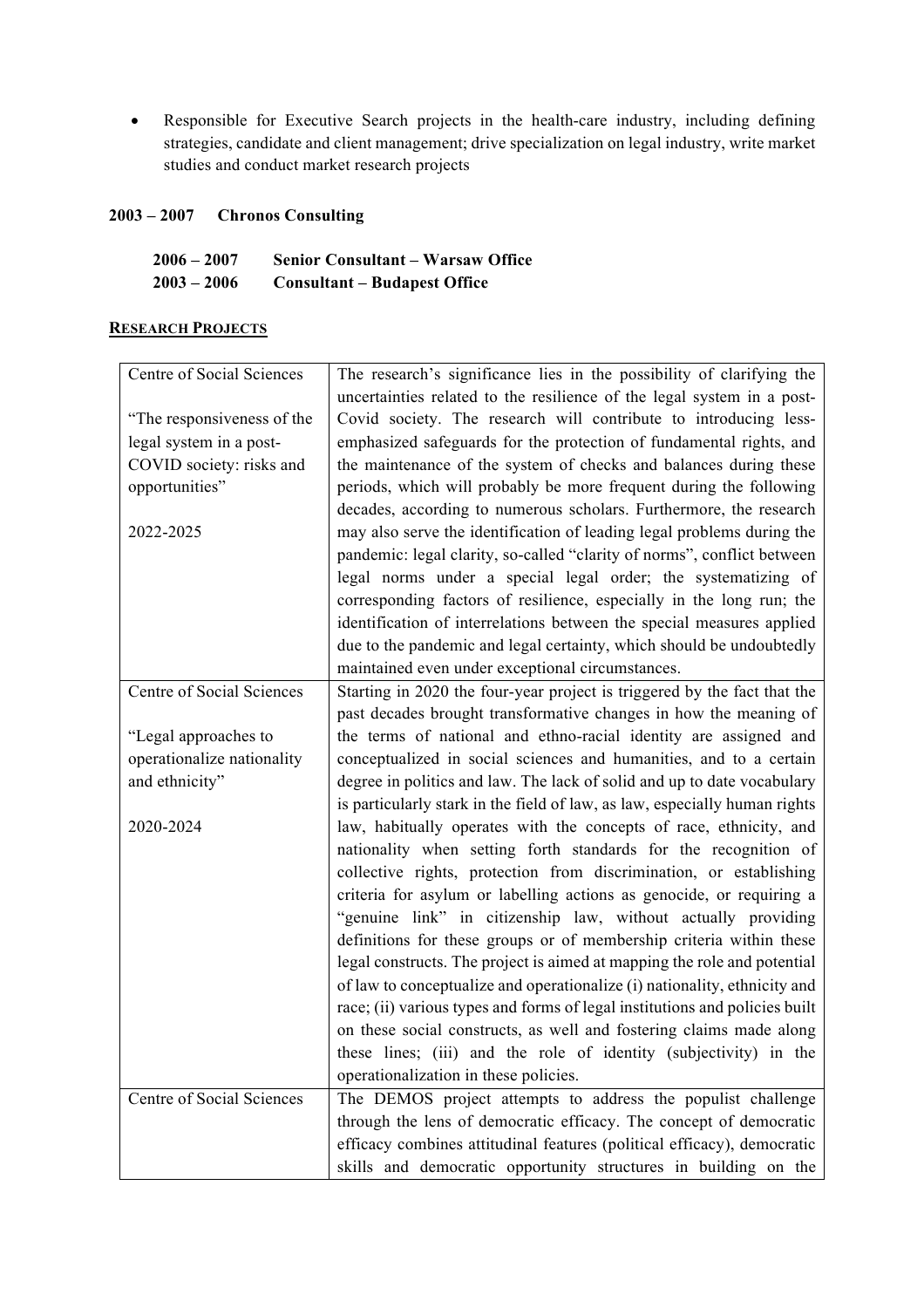| "Democratic Efficacy and         | assumption that the expression of populism is a symptom of mismatch       |
|----------------------------------|---------------------------------------------------------------------------|
| the Varieties of Populism in     | between how the democratic polity operates and how citizens conceive      |
| Europe (DEMOS)"                  | their own aspirations, needs and identities vis-à-vis the polity.         |
| H2020 Research project           | Applying the approach of democratic efficacy to examine coping            |
|                                  | strategies for populism is a novelty within the DEMOS project,            |
| 2018-2021                        | building upon previous studies about political efficacy, political skills |
|                                  | and opportunity structures.                                               |
| Post-Doctoral Research           | The research question of the project is the following: What are the       |
|                                  | prospects of social integration under the EPSR in V4 countries? To        |
| National<br>Research,            | answer this question two issues have to be examined: cluster theory       |
| Development<br>and               | and regulatory adaptation pressure. The research identifies the           |
| Innovation Office                | regulatory gaps between national laws and the proposed legislative        |
|                                  | initiatives of the EPSR, which has not yet been studied in legal science; |
| 2019-2021                        | thus another novelty of the project will be that social and employment    |
|                                  | law institutions of V4 countries will be examined and tested by           |
|                                  | empirical methods. In this way the research will contribute to            |
|                                  | comparative social law literature as well as to the social capital        |
|                                  | discourse.                                                                |
| Central<br>European              | ETHOS Project is a Horizon2020 project developed to create a new          |
|                                  | integrative perspective on justice and fairness. In ETHOS six Research    |
| University                       |                                                                           |
|                                  | Institutions cooperate: Utrecht University (UU, Utrecht,<br>The           |
| 2018-2019                        | Europäisches<br>Netherlands,<br>coordinator),<br>Trainings<br>und         |
|                                  | Forschungszentrum für Menschenrechte und Demokratie (ETC, Graz,           |
|                                  | Austria), Kozep-Europai Egyetem (CEU, Budapest, Hungary), Centro          |
|                                  | de Estudos Sociais (CES, Coimbra, Portugal), Boğaziçi University          |
|                                  | (BU, Istanbul, Turkey) and the University of Bristol (UoB, Bristol,       |
|                                  | United Kingdom).                                                          |
|                                  | https://ethos-europe.eu/                                                  |
| <b>Centre of Social Sciences</b> | The transformation of Member State institutional frameworks have for      |
|                                  | a long time been in the focus of European Union research. Studies in      |
| "Lendület-HPOPs                  | political science, history and legal scholarship have produced analyses   |
| Regulatory Change"               | of the changes implemented, or indeed the lack of changes, at the         |
|                                  | national level affecting political institutions, the institutions of      |
| 2017-2019                        | governance and regulation, and the legal system itself. These changes     |
|                                  | were mandated by specific obligations laid down in EU law or              |
|                                  | followed from the dynamics of broader transformation processes            |
|                                  | initiated under EU policy frameworks. A significant body of this work     |
|                                  | pursued a distinctively critical orientation investigating the political  |
|                                  | basis (democracy and legitimacy), the ideological drive (neoliberal v.    |
|                                  | social market economy), the scope (uniformisation v. accommodating        |
|                                  | diversity), the structural hiatuses (policy asymmetry, the gap between    |
|                                  | the political and the legal), and the local impact (institutional         |
|                                  | incompatibility) of the changes. The project aims to revisit the findings |
|                                  | of these works by carrying out a large-scale legal empirical analysis of  |
|                                  | changes in economic and social regulation in Hungary and present on       |
|                                  | that basis a revised theoretical frame of national institutional          |
|                                  | transformation.                                                           |
|                                  |                                                                           |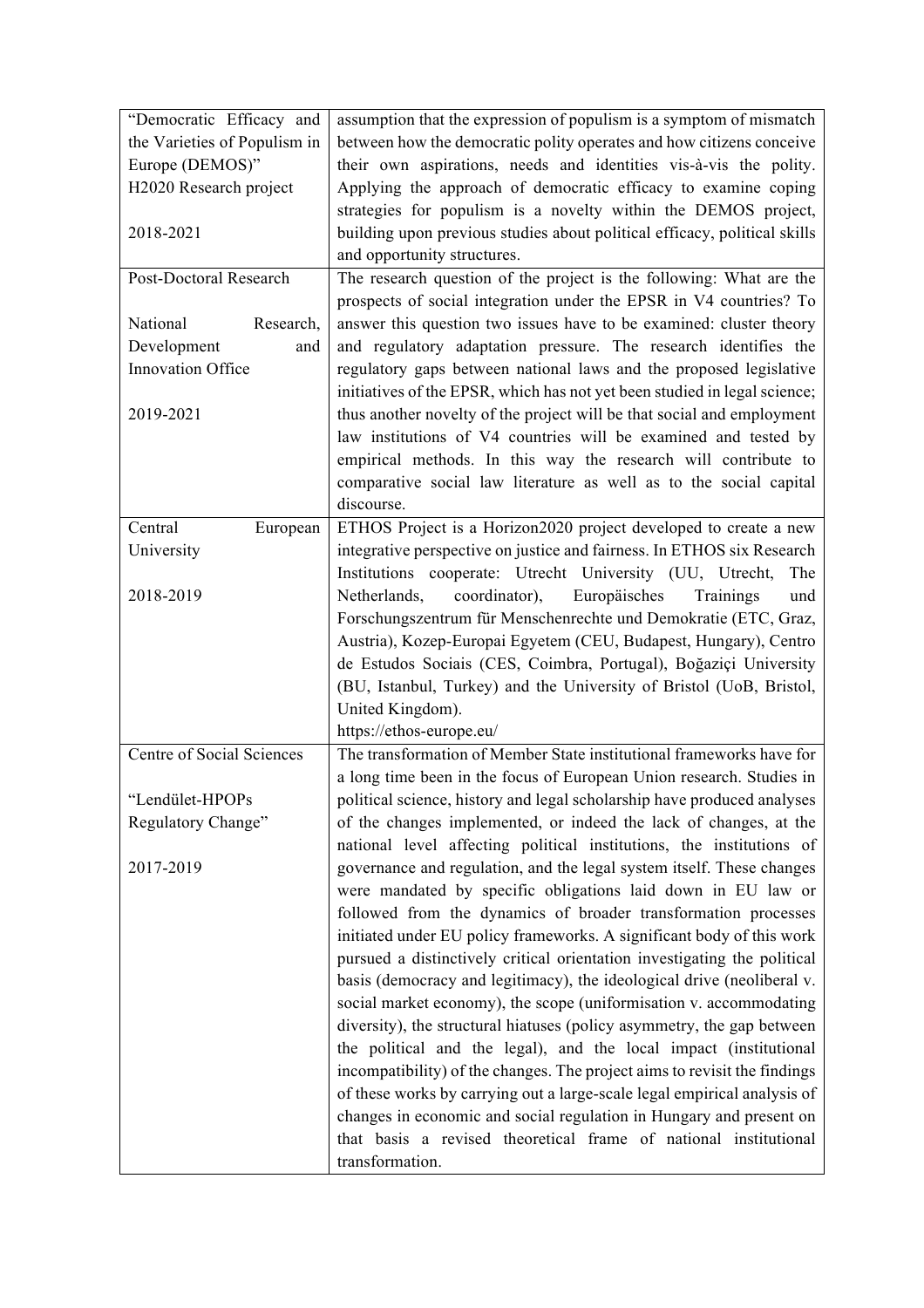| Confederation of Hungarian   | "Enlargement of Capability of Social Partners in Central and Eastern |
|------------------------------|----------------------------------------------------------------------|
| Employers<br>and             | connection with the<br>Economic<br>Europe<br>in<br>Recession"        |
| Industrialists, ELTE Faculty | VP/2016/004/0026 (CEE-Lab), a project of the European Commission     |
| of Law                       | http://ceelab.eu/                                                    |
| 2017-2018                    |                                                                      |
| University of Florance       | "Modelli ed esperienze di welfare aziendale"                         |
| 2017                         |                                                                      |
| Curia (Supreme Court of      | "Employee Motivation and Satisfaction"                               |
| Hungary)                     |                                                                      |
| 2016                         |                                                                      |
| Friedrich Ebert Stiftung,    | "Mittel und Schranken der Interessendurchsetzung im Spiegel der      |
| <b>ELTE</b> Faculty of Law   | geltenden arbeitsrechtlichen Regelungen"                             |
|                              |                                                                      |
| 2016                         |                                                                      |
| Fondazione Marco Biagi       | "Going up the High Road – Rethinking the role of social dialogue to  |
|                              | link welfare and competitiveness", a project of the European         |
| 2013-2014                    | Commission                                                           |
| <b>NOHA</b>                  | "EUPRHA – European Universities on Professionalization on            |
|                              | Humanitarian Action", a project of the European Commission           |
| 2013-2014                    |                                                                      |

# **LANGUAGE SKILLS:**

| Hungarian | native         |
|-----------|----------------|
| English   | fluent         |
| French    | conversational |
| German    | basic          |

# **EDUCATION & TRAINING**

| 2021 | Global Campus of Human Rights                    |
|------|--------------------------------------------------|
|      | <b>Business and Human Rights</b>                 |
| 2020 | ERA European Law Academy                         |
|      | Anti-Discrimination and Gender Equality Law      |
| 2020 | Erasmus University, Rotterdam                    |
|      | Qualitative Comparative Analysis                 |
| 2020 | University of Yale                               |
|      | The Science of Well-being                        |
| 2017 | ERA European Law Academy                         |
|      | EU Gender Equality Law                           |
| 2016 | EIUC Venice Academy of Human Rights              |
|      | Backlash in Human Rights                         |
| 2015 | ELTE Faculty of Law, School of Doctorate Studies |
|      | Degree: PhD in Law                               |
|      |                                                  |